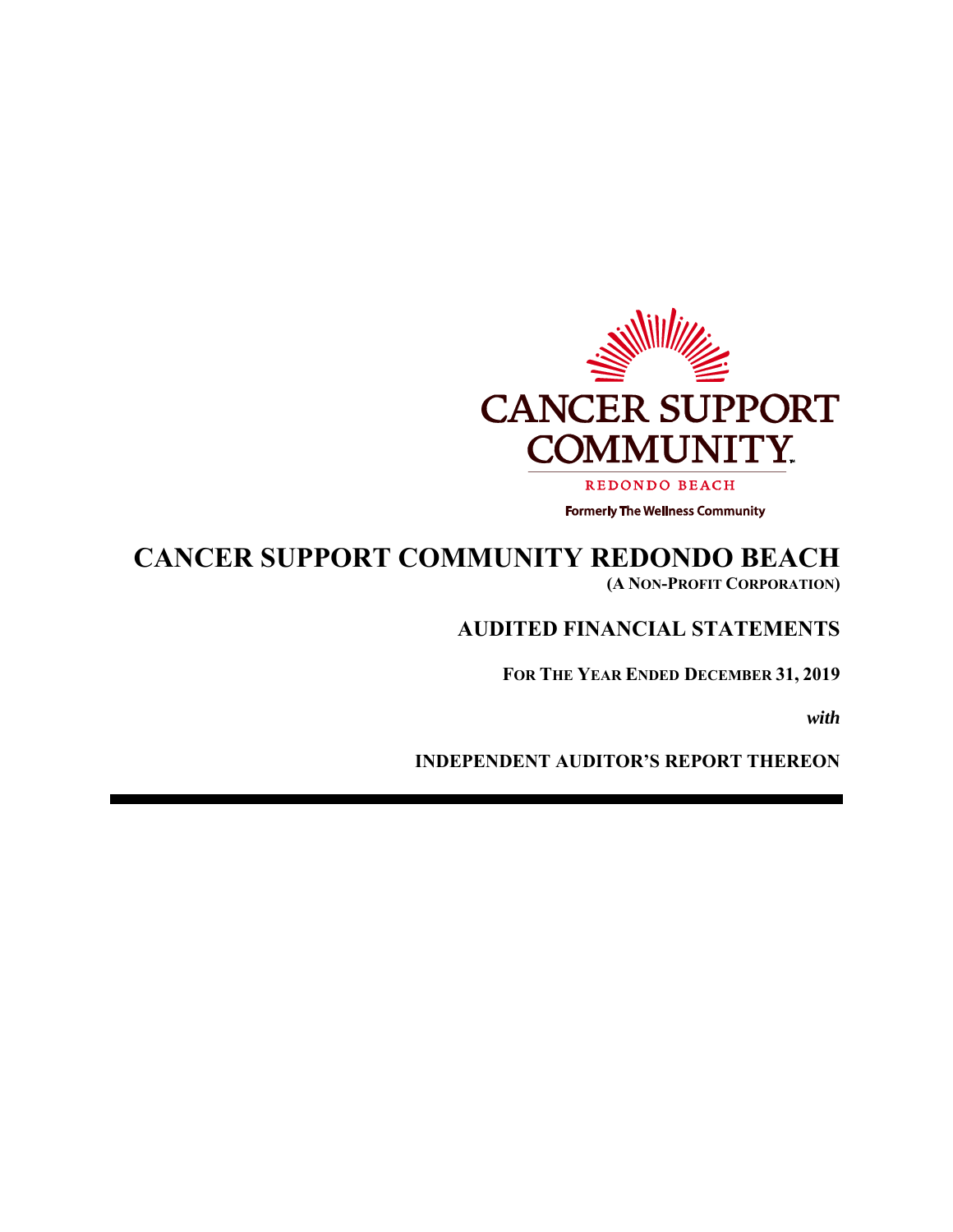**(A NON-PROFIT CORPORATION)**

|                                         | <b>INDEX</b> |
|-----------------------------------------|--------------|
|                                         | Page         |
| Independent Auditors' Report            | $1 - 2$      |
| <b>Statement of Financial Position</b>  | 3            |
| <b>Statement of Activities</b>          | 4            |
| <b>Statement of Functional Expenses</b> | 5            |
| <b>Statement of Cash Flows</b>          | 6            |
| Notes to Financial Statements           | $7 - 15$     |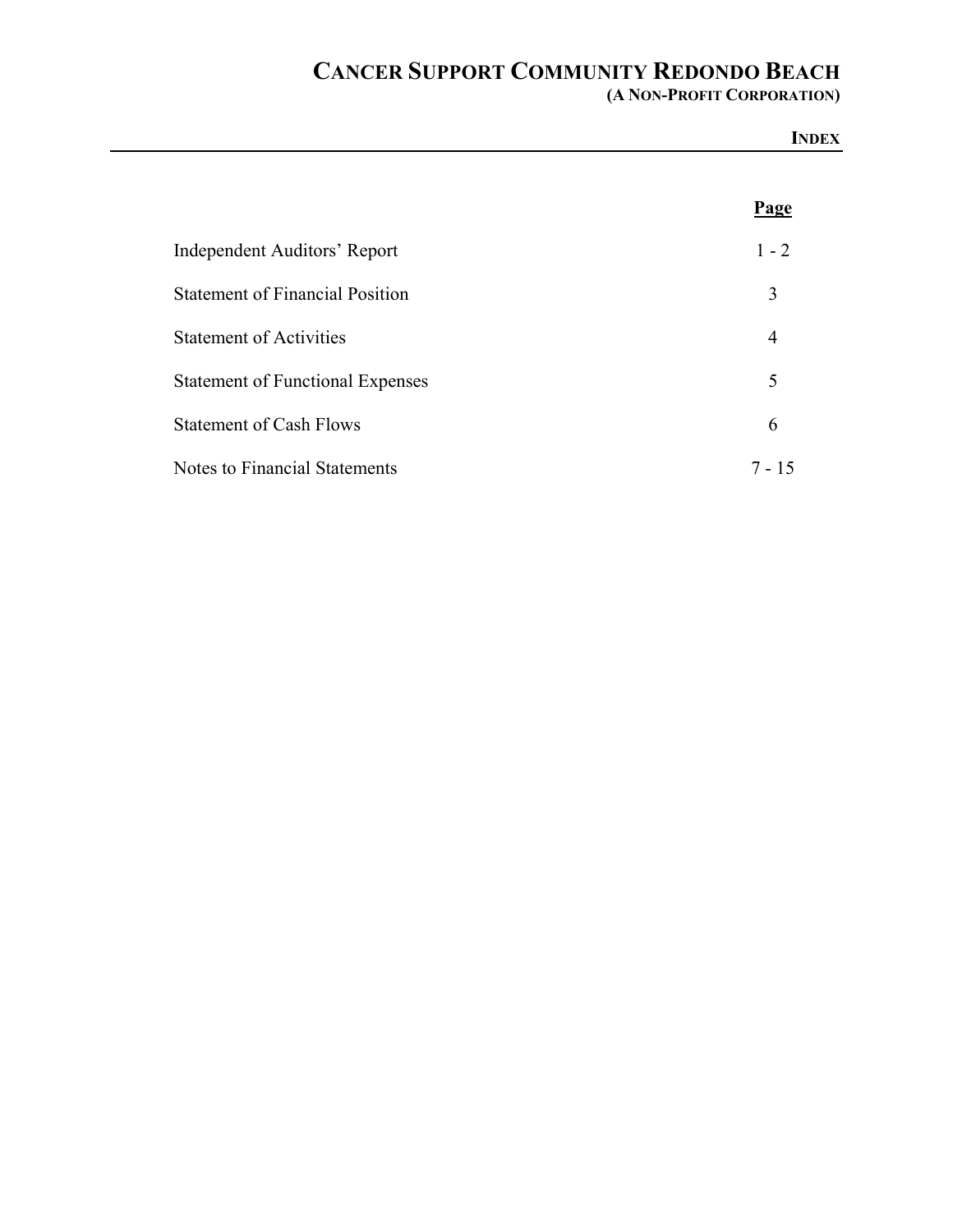Timothy J Lilligren Certified Public Accountant  $1001$  6<sup>th</sup> Street, Suite 150 Manhattan Beach, CA 90266

#### **Independent Auditor's Report**

To the Board of Directors Cancer Support Community Redondo Beach

I have audited the accompanying financial statements of Cancer Support Community Redondo Beach (the "Community", a non-profit corporation), which comprise the statement of financial position as of December 31, 2019, and the related statements of activities, functional expenses, and cash flows for the year then ended, and the related notes to the financial statements.

#### *Management's Responsibility for the Financial Statements*

Management is responsible for the preparation and fair presentation of these financial statements in accordance with accounting principles generally accepted in the United States of America; this includes the design, implementation, and maintenance of internal control relevant to the preparation and fair presentation of financial statements that are free from material misstatement, whether due to fraud or error.

#### *Auditors' Responsibility*

My responsibility is to express an opinion on these financial statements based on my audit. I conducted the audit in accordance with auditing standards generally accepted in the United States of America. Those standards require that I plan and perform the audit to obtain reasonable assurance about whether the financial statements are free of material misstatement.

An audit involves performing procedures to obtain audit evidence about the amounts and disclosures in the financial statements. The procedures selected depend on the auditors' judgment, including the assessment of the risks of material misstatement of the financial statements, whether due to fraud or error. In making those risk assessments, the auditor considers internal control relevant to the Community's preparation and fair presentation of the financial statements in order to design audit procedures that are appropriate in the circumstances, but not for the purpose of expressing an opinion on the effectiveness of the Community's internal control. Accordingly, I express no such opinion. An audit also includes evaluating the appropriateness of accounting policies used and the reasonableness of significant accounting estimates made by management, as well as evaluating the overall presentation of the financial statements.

I believe that the audit evidence I have obtained is sufficient and appropriate to provide a basis for my audit opinion.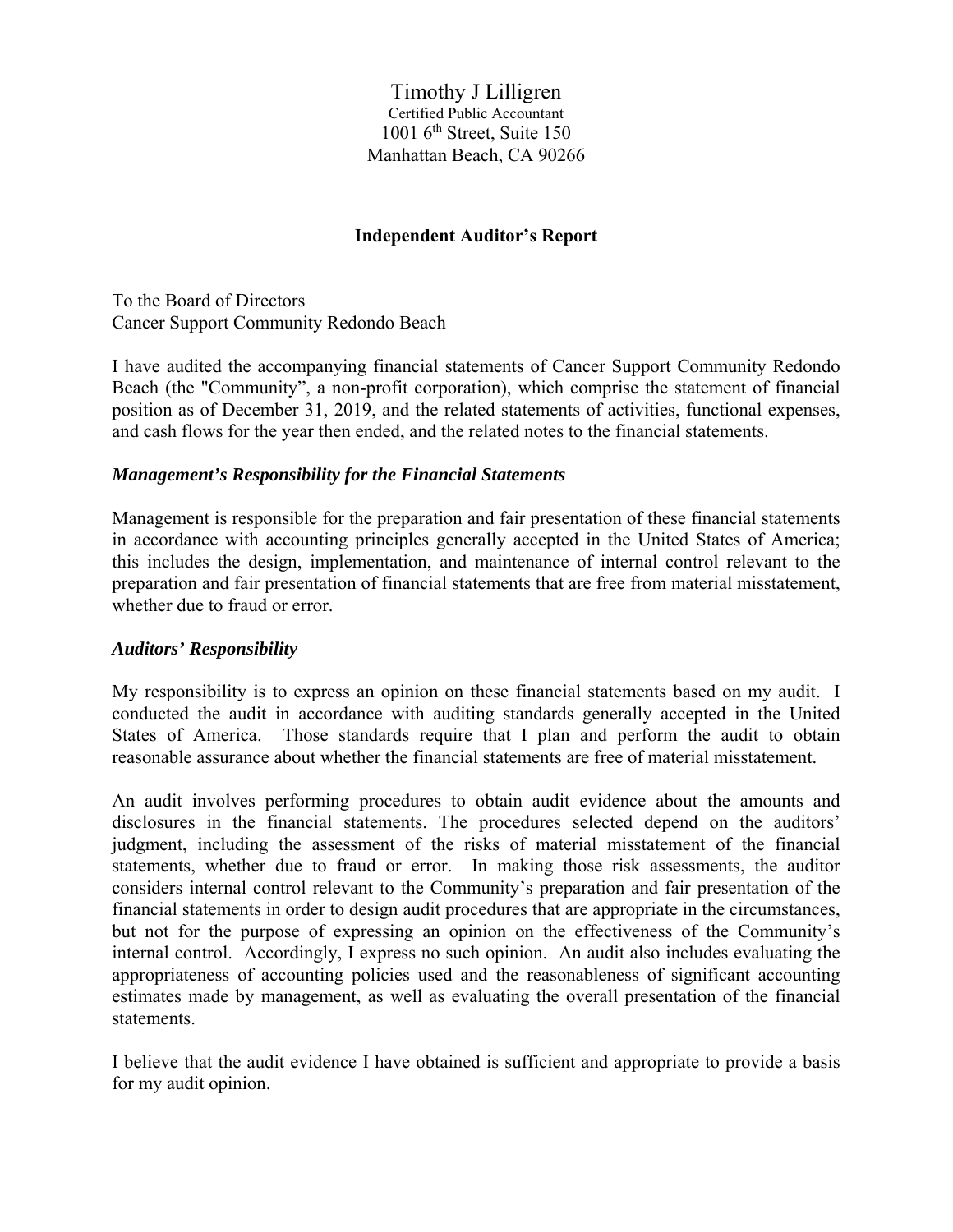#### *Opinion*

In my opinion, the financial statements referred to above present fairly, in all material respects, the financial position of the Community as of December 31, 2019 and the results of its operations and its cash flows for the year then ended in conformity with accounting principles generally accepted in the United States of America.

Manhattan Beach, California

September 28, 2020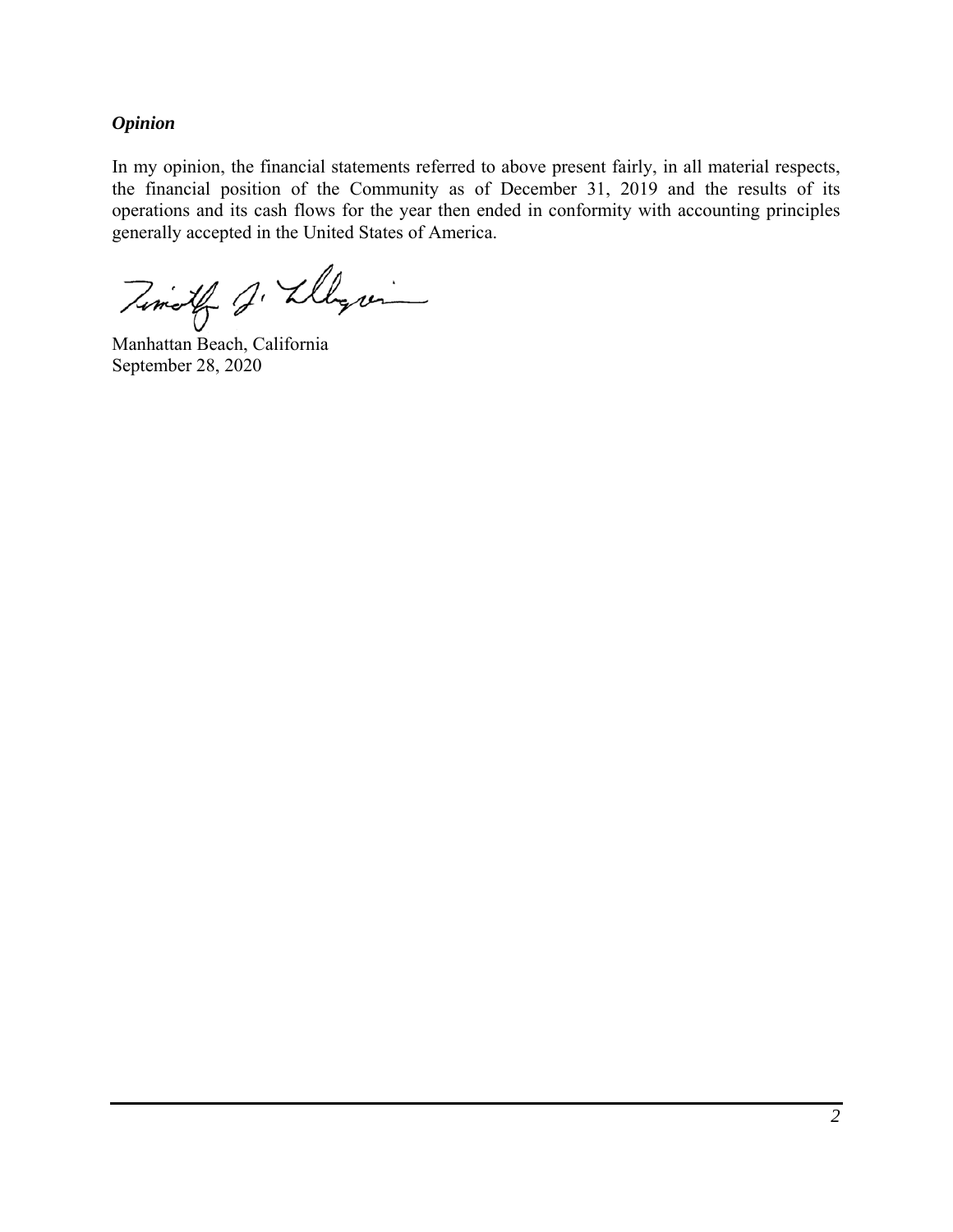**(A NON-PROFIT CORPORATION)** 

|                                              | <b>STATEMENT OF FINANCIAL POSITION</b> | <b>DECEMBER 31, 2019</b> |
|----------------------------------------------|----------------------------------------|--------------------------|
| <b>ASSETS</b>                                |                                        |                          |
| <b>CURRENT ASSETS</b>                        |                                        |                          |
| Cash and cash equivalents                    | \$                                     | 546,013                  |
| Cash - certificates of deposit               |                                        | 312,315                  |
| Investment held in trust                     |                                        | 1,132                    |
| Marketable securities                        |                                        | 4,506,660                |
|                                              |                                        | 5,366,120                |
| <b>LONG-TERM ASSETS</b>                      |                                        |                          |
| Property and equipment, net                  |                                        | 57,690                   |
| Security deposit                             |                                        | 2,937                    |
|                                              | \$                                     | 5,426,747                |
| <b>LIABILITIES AND NET ASSETS</b>            |                                        |                          |
| <b>CURRENT LIABILITIES</b>                   |                                        |                          |
| Accounts payable and accrued expenses        | \$                                     | 18,589                   |
| <b>NET ASSETS WITHOUT DONOR RESTRICTIONS</b> |                                        |                          |
| Legacy Fund                                  |                                        | 4,695,857                |
| Undesignated                                 |                                        | 712,301                  |
|                                              |                                        | 5,408,158                |
|                                              | \$                                     | 5,426,747                |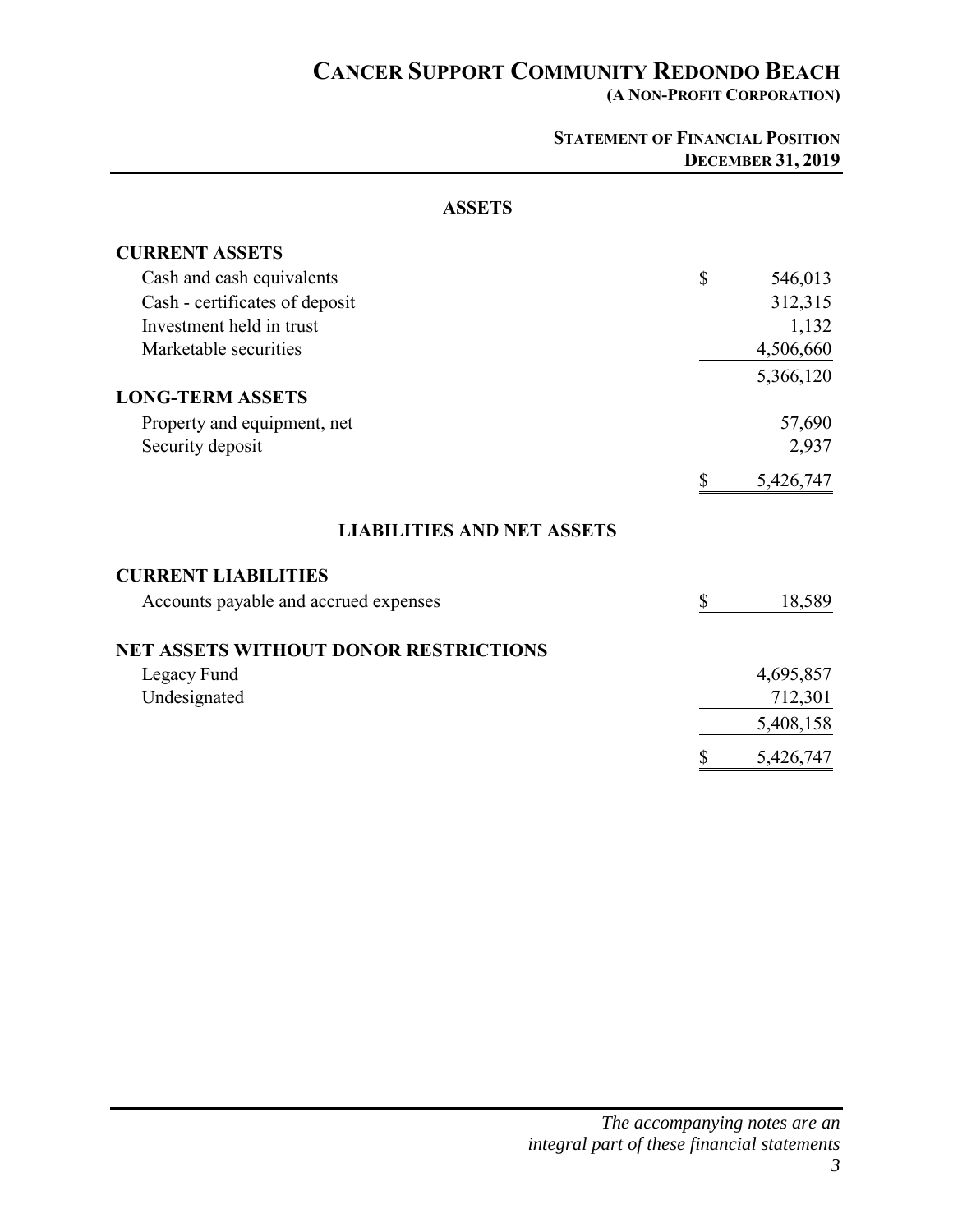**(A NON-PROFIT CORPORATION)** 

#### **STATEMENT OF ACTIVITIES YEAR ENDED DECEMBER 31, 2019**

|                                               | Without<br>donor<br>restrictions |              | With<br>donor<br>restrictions |              | <b>Total</b> |
|-----------------------------------------------|----------------------------------|--------------|-------------------------------|--------------|--------------|
| <b>OPERATING REVENUE AND SUPPORT</b>          |                                  |              |                               |              |              |
| Grants and contributions                      | $\mathbb{S}$<br>342,739          | $\mathbb{S}$ | 26,438                        | $\mathbb{S}$ | 369,177      |
| Special events, net                           | 596,955                          |              |                               |              | 596,955      |
| Contributed services                          | 44,509                           |              |                               |              | 44,509       |
| Investment return appropriated for operations | 135,456                          |              |                               |              | 135,456      |
| Net assets released from restrictions         | 26,438                           |              | (26, 438)                     |              |              |
|                                               | 1,146,097                        |              |                               |              | 1,146,097    |
| <b>OPERATING EXPENSES</b>                     |                                  |              |                               |              |              |
| Program services                              | 837,824                          |              |                               |              | 837,824      |
| Supporting services                           | 135,200                          |              |                               |              | 135,200      |
| Fundraising                                   | 148,291                          |              |                               |              | 148,291      |
|                                               | 1,121,315                        |              |                               |              | 1,121,315    |
| <b>CHANGE IN NET ASSETS FROM</b>              |                                  |              |                               |              |              |
| <b>OPERATIONS</b>                             | 24,782                           |              |                               |              | 24,782       |
| <b>INVESTMENT RETURN, in excess of</b>        |                                  |              |                               |              |              |
| amounts appropriated for operations           | 526,337                          |              |                               |              | 526,337      |
| <b>CHANGE IN NET ASSETS</b>                   | 551,119                          |              |                               |              | 551,119      |
| NET ASSETS, beginning of year                 | 4,857,039                        |              |                               |              | 4,857,039    |
| NET ASSETS, end of year                       | 5,408,158<br>\$                  | \$           |                               |              | \$5,408,158  |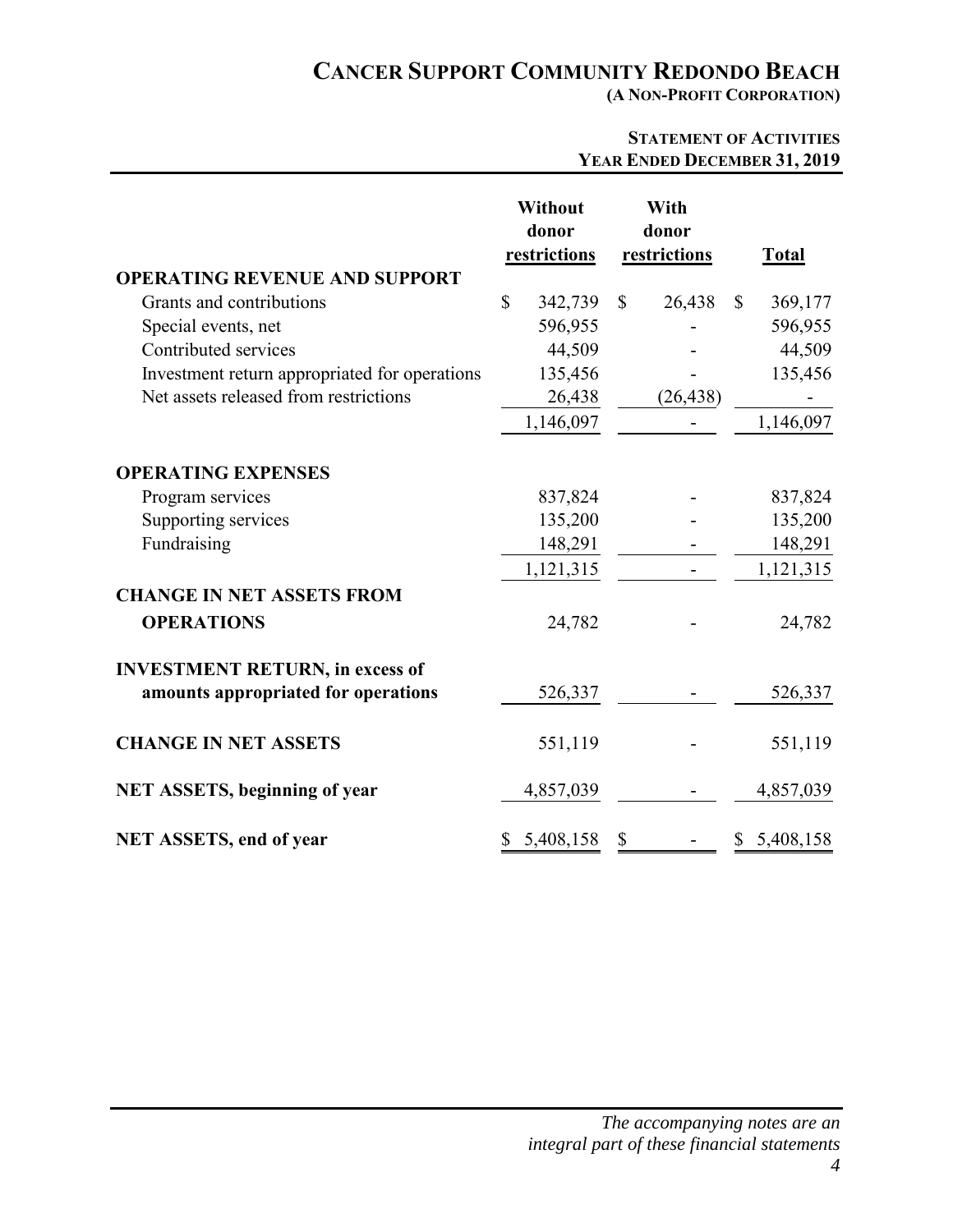**(A NON-PROFIT CORPORATION)** 

|                          |              | Program<br><b>Services</b> |              | <b>Supporting</b><br><b>Services</b> |              | <b>Fundraising</b> |              | <b>Total</b><br><b>Expenses</b> |
|--------------------------|--------------|----------------------------|--------------|--------------------------------------|--------------|--------------------|--------------|---------------------------------|
| Salaries and wages       | $\mathbb{S}$ | 518,789                    | $\mathbb{S}$ | 92,511                               | $\mathbb{S}$ | 92,218             | $\mathbb{S}$ | 703,518                         |
| Payroll taxes            |              | 42,365                     |              | 7,555                                |              | 7,531              |              | 57,451                          |
| Employee benefits        |              | 14,809                     |              | 2,641                                |              | 2,633              |              | 20,083                          |
| Personnel expenses       |              | 575,963                    |              | 102,707                              |              | 102,382            |              | 781,052                         |
| Rent                     |              | 96,914                     |              | 1,917                                |              | 4,593              |              | 103,424                         |
| Outside services         |              | 13,458                     |              | 5,199                                |              | 23,645             |              | 42,302                          |
| Computer and software    |              | 19,927                     |              | 3,553                                |              | 3,543              |              | 27,023                          |
| Printing                 |              | 12,538                     |              | 1,111                                |              | 2,222              |              | 15,871                          |
| Office                   |              | 8,312                      |              | 5,433                                |              | 1,687              |              | 15,432                          |
| Community outreach       |              | 7,700                      |              | 962                                  |              | 3,850              |              | 12,512                          |
| Affiliate dues and costs |              | 6,250                      |              | 6,250                                |              |                    |              | 12,500                          |
| Depreciation             |              | 8,914                      |              | 1,590                                |              | 1,584              |              | 12,088                          |
| Bank and payroll costs   |              | 5,358                      |              | 2,679                                |              | 2,679              |              | 10,716                          |
| Program costs            |              | 9,810                      |              |                                      |              |                    |              | 9,810                           |
| Telephone                |              | 6,755                      |              | 1,205                                |              | 1,200              |              | 9,160                           |
| Insurance                |              | 6,494                      |              | 2,164                                |              |                    |              | 8,658                           |
| Equipment                |              | 5,887                      |              | 116                                  |              | 279                |              | 6,282                           |
| Seminars                 |              | 5,496                      |              |                                      |              |                    |              | 5,496                           |
| Postage                  |              | 3,539                      |              | 314                                  |              | 627                |              | 4,480                           |
| Contributed services     |              | 44,509                     |              |                                      |              |                    |              | 44,509                          |
|                          | \$           | 837,824                    | \$           | 135,200                              | \$           | 148,291            | $\mathbb{S}$ | 1,121,315                       |

#### **STATEMENT OF FUNCTIONAL EXPENSES YEAR ENDED DECEMBER 31, 2019**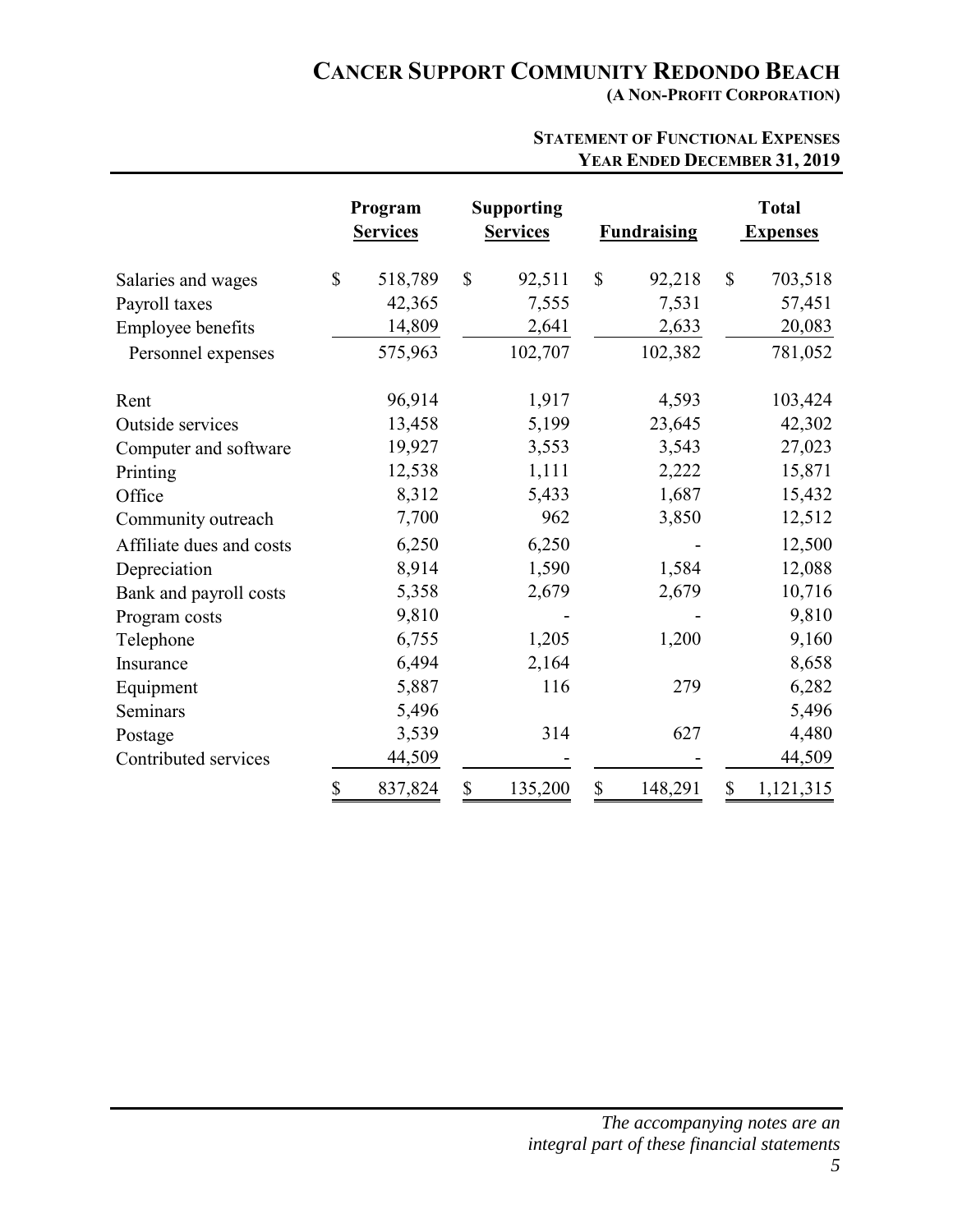**(A NON-PROFIT CORPORATION)** 

#### **STATEMENT OF FUNCTIONAL EXPENSES YEAR ENDED DECEMBER 31, 2019**

| <b>CASH FLOWS FROM OPERATING ACTIVITIES</b>                    |              |            |
|----------------------------------------------------------------|--------------|------------|
| Change in net assets                                           | $\mathbb{S}$ | 551,119    |
| Adjustments to reconcile change in net assets to net cash from |              |            |
| operating activities:                                          |              |            |
| Unrealized and realized gains on investments                   |              | (539, 389) |
| Depreciation and amortization                                  |              | 12,088     |
| Changes in operating assets and liabilities:                   |              |            |
| Prepaid expenses and other assets                              |              | (375)      |
| Accounts payable and accrued expenses                          |              | (8, 324)   |
| Net cash flows from operating activities                       |              | 15,119     |
| <b>CASH FLOWS FROM INVESTING ACTIVITIES</b>                    |              |            |
| Proceeds from sales of investments                             |              | 741,161    |
| Purchases of investments                                       |              | (741, 725) |
| Reinvested interest and dividends                              |              | (80, 509)  |
| Net cash flows from investing activities                       |              | (81,073)   |
| Net change in cash and cash equivalents                        |              | (65, 954)  |
| Cash and cash equivalents, beginning of year                   |              | 924,282    |
| Cash and cash equivalents, end of year                         | \$           | 858,328    |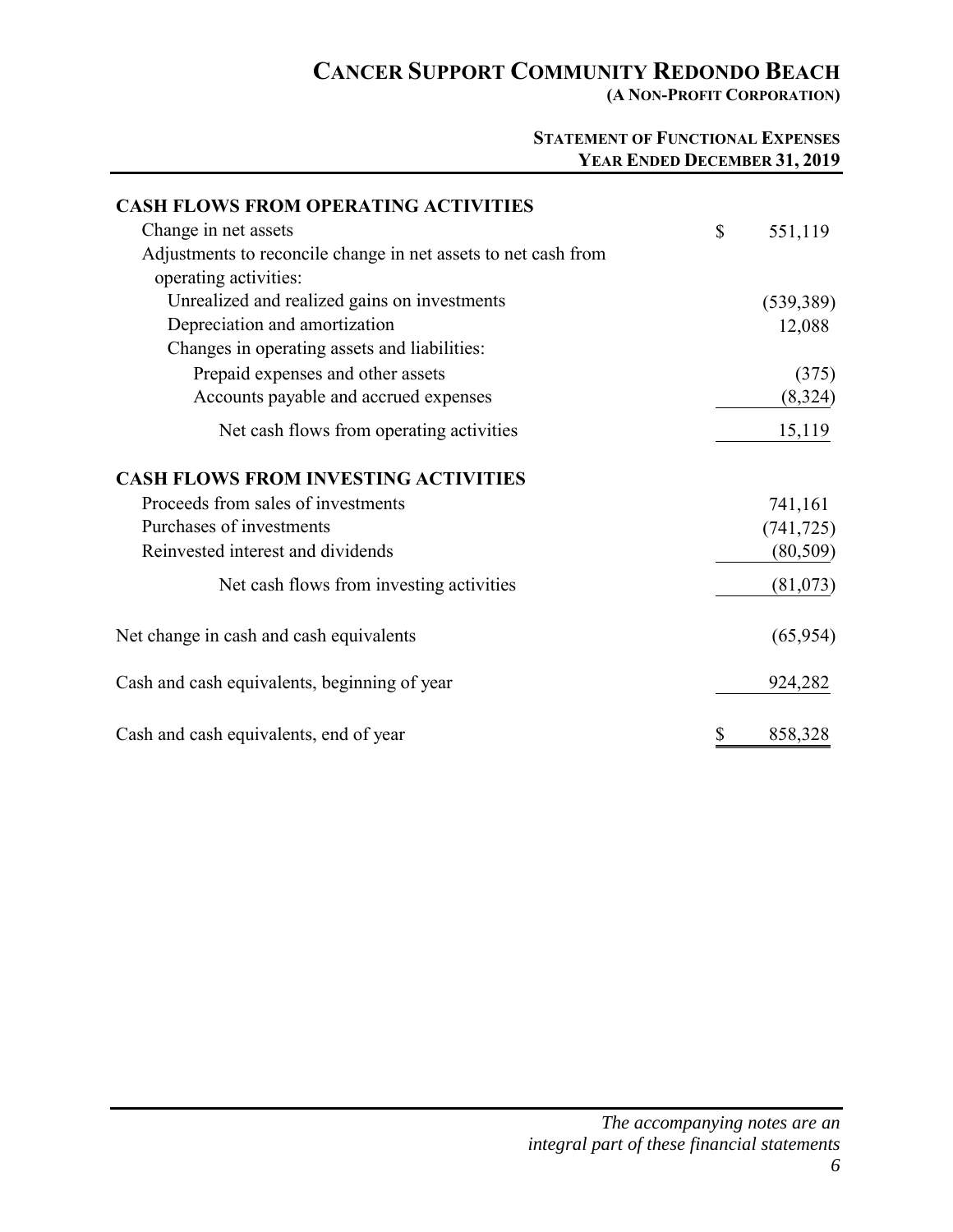### **CANCER SUPPORT COMMUNITY REDONDO BEACH (A NON-PROFIT CORPORATION)**

#### **NOTES TO FINANCIAL STATEMENTS DECEMBER 31, 2019**

#### **NOTE 1 - ORGANIZATION**

Cancer Support Community Redondo Beach (the "Community", a non-profit corporation formerly known as the Wellness Community South Bay Cities, Inc.) offers a free program for cancer patients, and their families and loved-ones. The Community's goal is to help as many cancer patients as possible recover from the physical and emotional effects of cancer to the greatest extent possible. The psychological support and educational programs are designed to address the loss of control, hopelessness, and social isolation that cancer patients and their families often experience.

Such programs include group sessions, counseling led by licensed therapists, education, and social services for patients and their loved ones. During 2019 the Community received 18,727 visits from over 2,025 participants, including over 85 children in their Kid's Community program. The Community has been able to offer free programs through the generous support of individuals, corporations, foundations, and through year-round special fundraising events.

The Community maintains a license agreement with Cancer Support Community, a national nonprofit organization based in Washington DC. The Community maintains corporate and financial independence, but the agreement licenses the Community to use certain intellectual property helpful in carrying out their mutual mission.

#### **NOTE 2 - SUMMARY OF SIGNIFICANT ACCOUNTING POLICIES**

**Basis of presentation** - The accompanying financial statements have been prepared on the accrual basis of accounting in accordance with accounting principles generally accepted in the United States of America. Net assets and revenues, expenses, gains, and losses are classified based on the existence or absence of donor-imposed restrictions. Accordingly, net assets of the Organization and changes therein are classified and reported as follows:

*Net assets without donor restrictions* - Net assets available for use in general operations and not subject to donor or certain grantor restrictions.

*Net assets with donor restrictions -* Net assets subject to donor or certain grantor-imposed restrictions. Some donor imposed restrictions are temporary in nature, such as those that will be met by the passage of time or other events specified by the donor. Other donor-imposed restrictions are perpetual in nature, such as gifts to the Endowment, where the donor stipulates that resources be maintained in perpetuity. Donor-imposed restrictions are released when a restrictions expires, that is, when the stipulated time has elapsed, when the stipulated purpose for which the resource was restricted has been fulfilled, or both.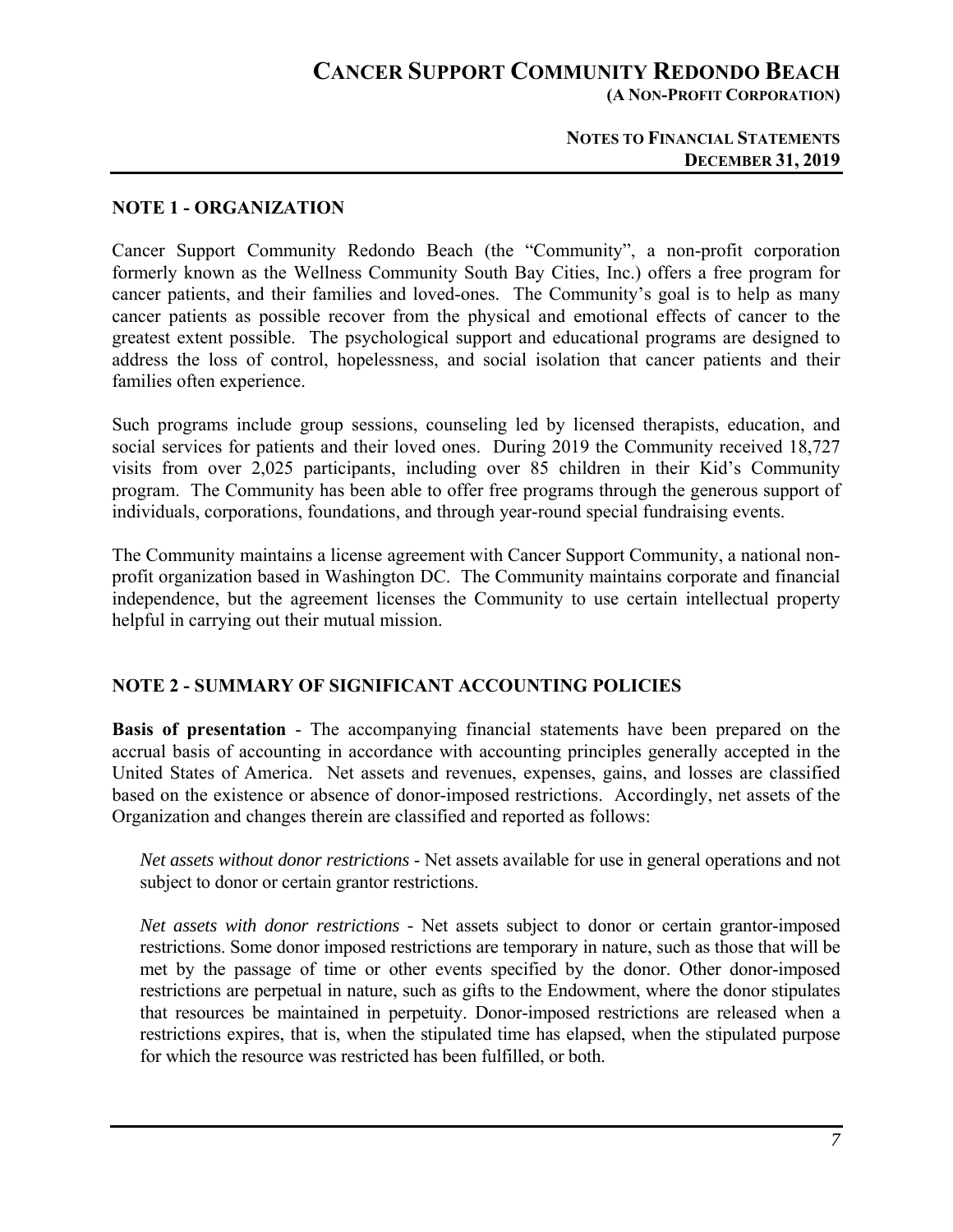**(A NON-PROFIT CORPORATION)** 

#### **NOTES TO FINANCIAL STATEMENTS DECEMBER 31, 2019**

#### **NOTE 2 - SUMMARY OF SIGNIFICANT ACCOUNTING POLICIES, continued**

**Measure of operations** - The Community's operating revenues in excess of operating expenses include all operating revenues and expenses that are an integral part of its programs and supporting activities, net assets released from donor restriction to support operating expenditures, and appropriations of board-designated and other nonoperating funds to support current operating activities. The measure of operations includes interest and dividends from investments, net of investment management fees. The measure of operations excludes realized and unrealized gains and losses on investments.

**Estimates** - The preparation of financial statements in conformity with accounting principles generally accepted in the United States of America requires management to make estimates and assumptions that affect the reported amounts of assets and liabilities and disclosure of contingent assets and liabilities at the date of the financial statements and the reported amounts of revenue and expenses during the reporting period. Actual results could differ from those estimates.

**Grants and contributions** - Grants and contributions are recognized at a fair value when the donor makes an unconditional promise to give to the Community. Donor-restricted contributions are reported as increases in net assets with donor restrictions depending on the nature of the restrictions. When a restriction expires, net assets with donor restrictions are reclassified to net assets without donor restrictions.

**Concentration of credit risk** - The assets that potentially subject the Community to concentration of credit risk consist of cash equivalents and investments.

**Cash and cash equivalents** - For purposes of reporting cash flows, cash and cash equivalents include operating cash held in banks, savings accounts, investments purchased with original maturities of ninety days or less, and certificates of deposit with immaterial early withdrawal penalties. The Community maintains its cash balances in financial institutions, the balances of which may, at times, exceed federally insured limits.

**Fair value of financial instruments -** Financial instruments primarily consist of certificates of deposits, marketable securities, and investments held in trust. The Organization estimates that the fair value of its financial instruments at December 31, 2019 do not differ materially from its aggregate carrying value recorded. Considerable judgment is required in interpreting market data to develop the estimates of fair value and, accordingly, the estimates are not necessarily indicative of the amounts that the Organization could realize in a current market exchange.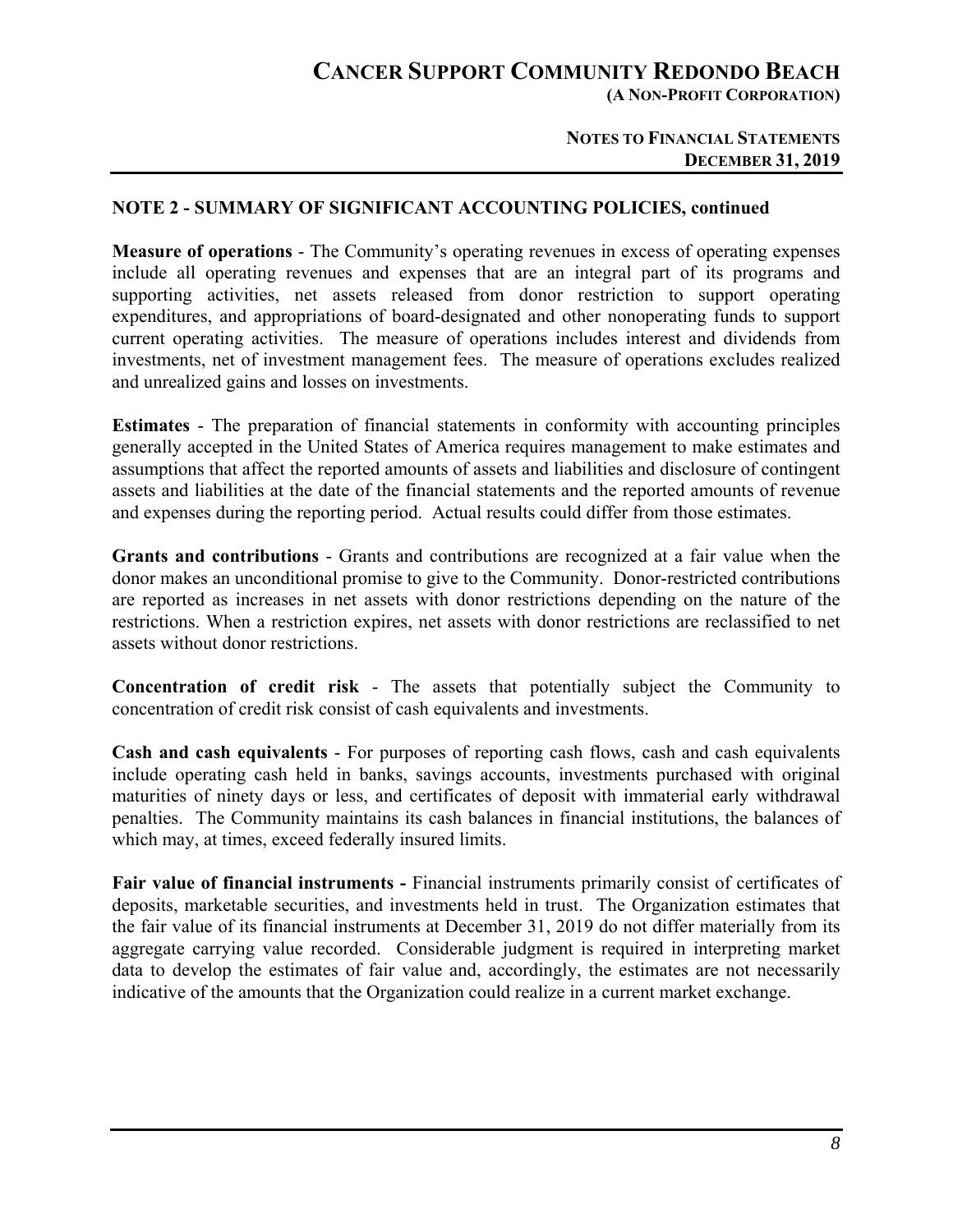**(A NON-PROFIT CORPORATION)** 

#### **NOTES TO FINANCIAL STATEMENTS DECEMBER 31, 2019**

#### **NOTE 2 - SUMMARY OF SIGNIFICANT ACCOUNTING POLICIES, continued**

**Fair value measurements -** The Organization defines fair value as the price that would be received to sell an asset or paid to transfer a liability in an orderly transaction between market participants at the measurement date. The company measures fair value under a framework that provides a fair value hierarchy that prioritizes the inputs to valuation techniques used to measure fair value. The hierarchy gives the highest priority to unadjusted quoted prices in active markets for identical assets or liabilities (level 1 measurements) , moderate priority to valuations based on observable inputs, such as market prices of similar assets and liabilities (level 2), and the lowest priority to unobservable inputs (level 3 measurements).

The asset's or liability's fair value measurement level within the fair value hierarchy is based on the lowest level of any input that is significant to the fair value measurement. Valuation techniques used need to maximize the use of observable inputs and minimize the use of unobservable inputs.

**Investments -** Investments in marketable securities are classified as available for sale and reported at fair value as determined by quoted market prices in an active market. Realized gains and losses (computed by the specific identification method) and unrealized gains and losses are included in the statement of activities. Interest and dividend income are recorded on the accrual basis of accounting.

The Organization's investments are managed by a third-party investment manager who adheres to a board-approved investment policy statement restricting the asset allocation based on risk tolerance.

**Property and equipment** - Property and equipment are recorded at cost with the exception of donated equipment, which is stated at fair market value at the date of receipt. Depreciation is calculated using the straight-line method over the estimated useful lives of up to seven years. Leasehold improvements are amortized using the straight-line method over the shorter of their estimated lives for the term of the lease. Normal repairs and maintenance are expensed as incurred. Expenditures that materially adapt, improve, or alter the nature of the underlying assets are capitalized. When equipment is retired or otherwise disposed, of, the cost and related accumulated depreciation are removed from the accounts, and the resulting gain or loss is credited or charged to operations.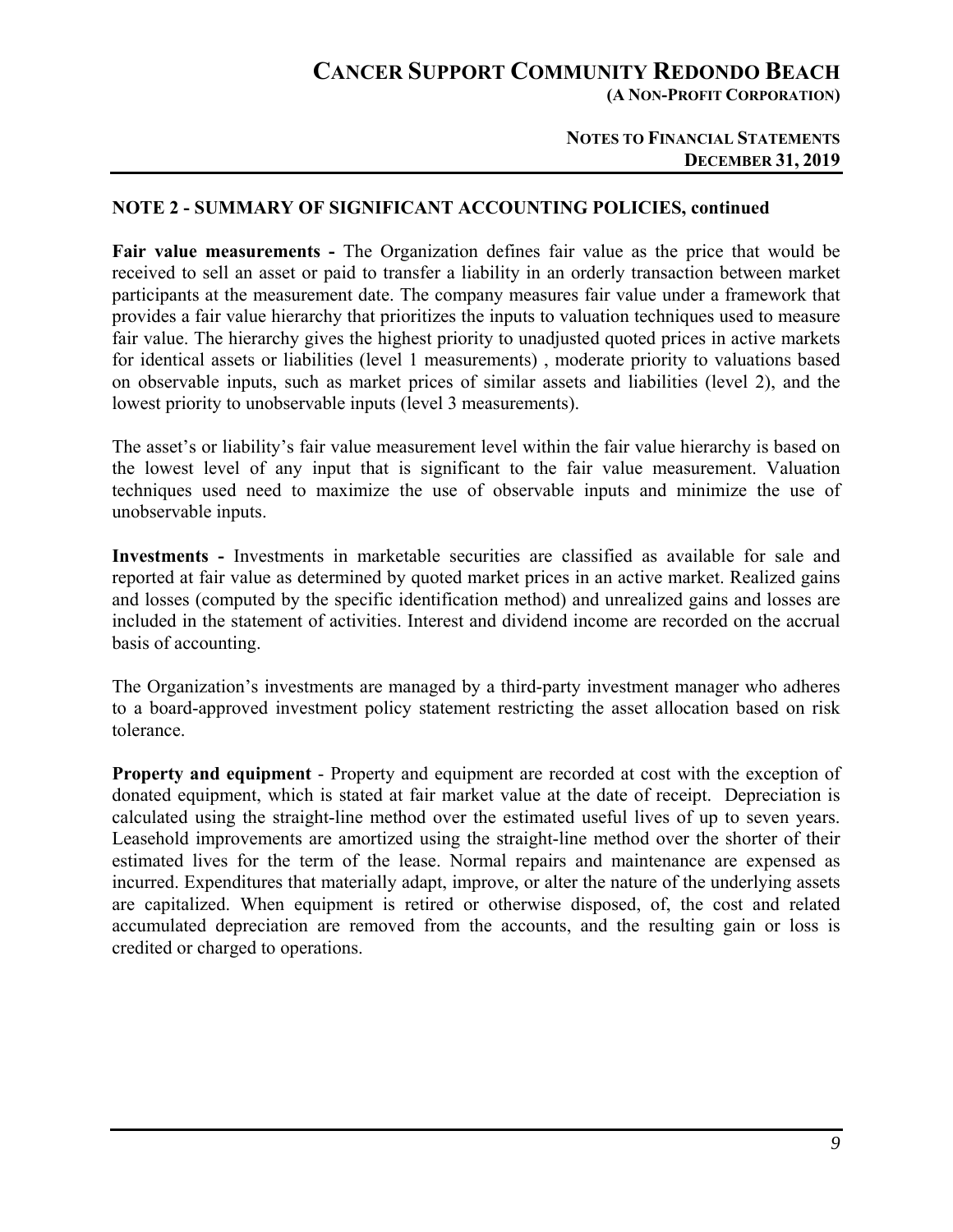**(A NON-PROFIT CORPORATION)** 

#### **NOTES TO FINANCIAL STATEMENTS DECEMBER 31, 2019**

#### **NOTE 2 - SUMMARY OF SIGNIFICANT ACCOUNTING POLICIES, continued**

The Community assesses the recoverability of property and equipment whenever a triggering event occurs by determining whether the depreciation of such assets over their remaining lives can be recovered through projected undiscounted cash flows. The amount of impairment, if any, is measured based on fair value (projected discounted cash flows) and is charged to operations in the period in which such impairment is determined by management. To date, management has not identified any impairment of property and equipment.

**Expense allocation** - The costs of providing various program and supporting activities have been summarized on a functional basis in the statement of activities. The statement of functional expenses present expenses by function and natural classification. Expenses directly attributable to specific functional areas of the Organization are reported as expenses of those functional areas while indirect costs that benefit multiple functional areas have been allocated among the various functional areas based on the number of employees involved or the amount of time spent. Functional expenses are an expense of the year in which incurred and, accordingly, are charged to operations on a current basis.

*Program services - Expenses include costs that primarily relate to client services and* outreach programs.

*Supporting services -* Expenses include costs that primarily relate to management and general administration.

*Fundraising -* Expenses include costs that primarily relate to fundraising activities to obtain grants and generate revenue through contributions.

**Contributed services** - Contributed services are recognized by the Community if the services received (a) create or enhance long-lived assets or (b) require specialized skills, are provided by individuals possessing those skills, and would typically need to be purchased if not provided by donation.

The Community receives a significant amount of contributed time from volunteers that does not meet the recognition criteria described above. Accordingly, the value of this contributed time is not reflected in the accompanying financial statements.

**Income taxes** - The Organization is a tax-exempt organization under Section 501(c)(3) of the Internal Revenue Code (the "Code") and the corresponding provisions of the California Revenue and Taxation Code. Accordingly, no provision for income taxes is included in the accompanying financial statements. The Organization is subject, however, to Federal and California income taxes on unrelated business income as stipulated in the Code.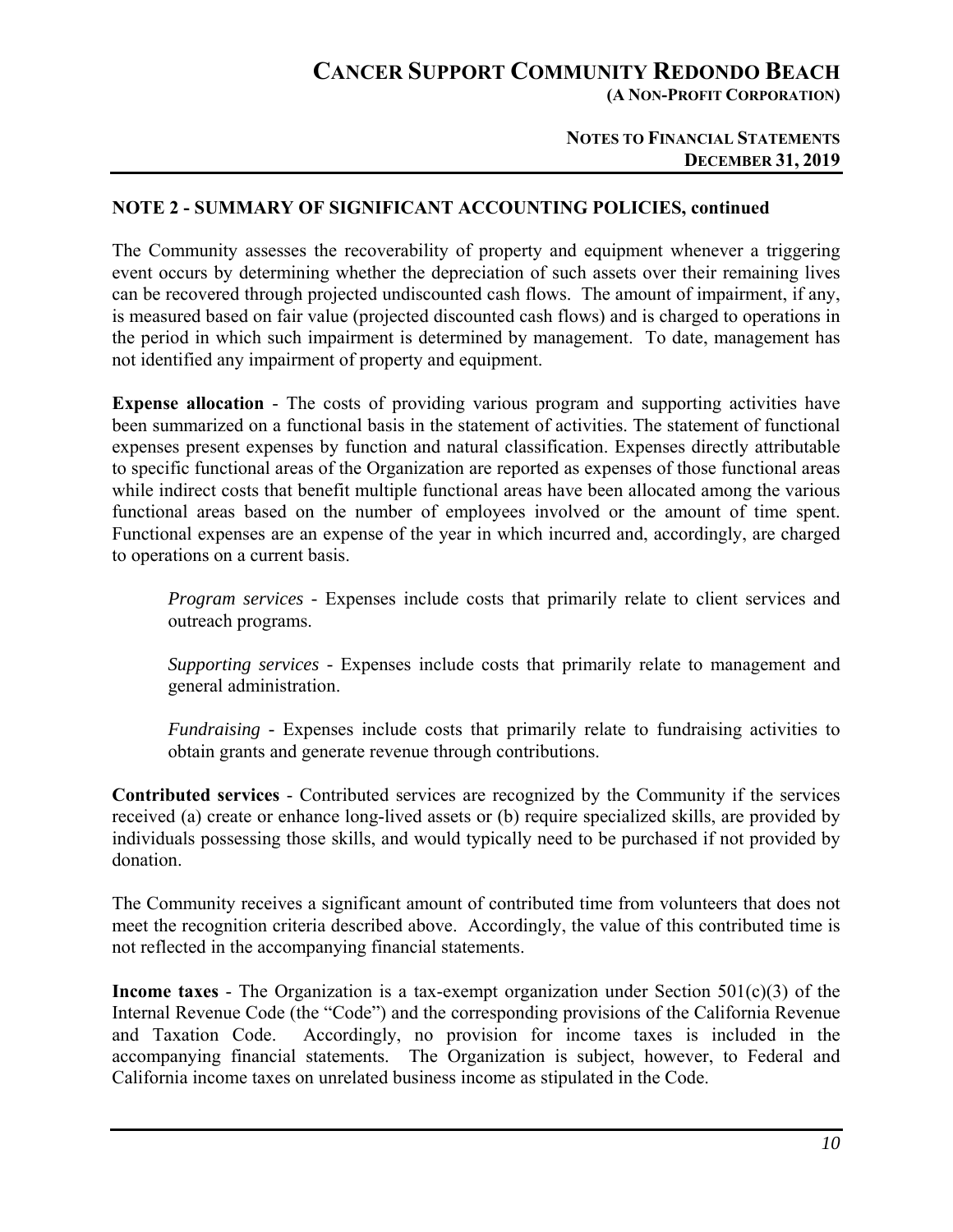**(A NON-PROFIT CORPORATION)** 

#### **NOTES TO FINANCIAL STATEMENTS DECEMBER 31, 2019**

#### **NOTE 2 - SUMMARY OF SIGNIFICANT ACCOUNTING POLICIES, continued**

The Organization recognizes the impact of tax positions in the financial statements if that position is more likely than not of being sustained on audit, based on the technical merits of the position. To date, the Organization has not recorded any uncertain tax positions. The Organization recognizes potential accrued interest and penalties related to uncertain tax positions in income tax expense. During the year ended December 31, 2019, the Organization did not recognize any amount in potential interest and penalties associated with uncertain tax positions.

As of December 31, 2019, the Organization's federal tax returns since 2016 and state tax returns since 2015 remain open for examination by the tax jurisdictions. No tax returns are currently being examined by any taxing authorities.

**Risks and uncertainties -** Certain services of the Organization are governed by grants and contracts from governmental agencies and private sources. There can be no assurance that the Organization will be able to obtain future grants as deemed necessary by management, although management believes that there is no current indication that grants and contracts are in jeopardy. The loss of certain current grants, or the inability to obtain future grants, could have an adverse effect on the Organization's financial position and results of operations. Failure of the Organization to comply with applicable regulatory requirements can result in, among other things, loss of funding, warning letters, fines, injunctions, and civil penalties.

**Subsequent events** - Subsequent events have been evaluated by the Community through September 28, 2020, which is the date these financial statements were issued, and no subsequent events have arisen, other than those described in these financial statements, that would require disclosure.

#### **NOTE 3 - LIQUIDITY AND AVAILABILITY OF RESOURCES**

The following reflects the Organization's financial assets as December 31, 2019, reduced by amounts not available for general use within one year of the balance sheet date because of internal designations. Amounts not available include amounts set aside for board designated purposes that could be drawn upon if the governing board approves that action.

|                                |   | <b>Legacy Fund</b> |   | Undesignated |   | Total     |
|--------------------------------|---|--------------------|---|--------------|---|-----------|
| Cash and cash equivalents      |   | 189,197            | S | 356,816      |   | 546,013   |
| Cash - certificates of deposit |   |                    |   | 312,315      |   | 312,315   |
| Investment held in trust       |   | ۰                  |   | 1,132        |   | 1,132     |
| Marketable securities          |   | 4,506,660          |   |              |   | 4,506,660 |
|                                | S | 4,695,857          | S | 670,263      | S | 5,366,120 |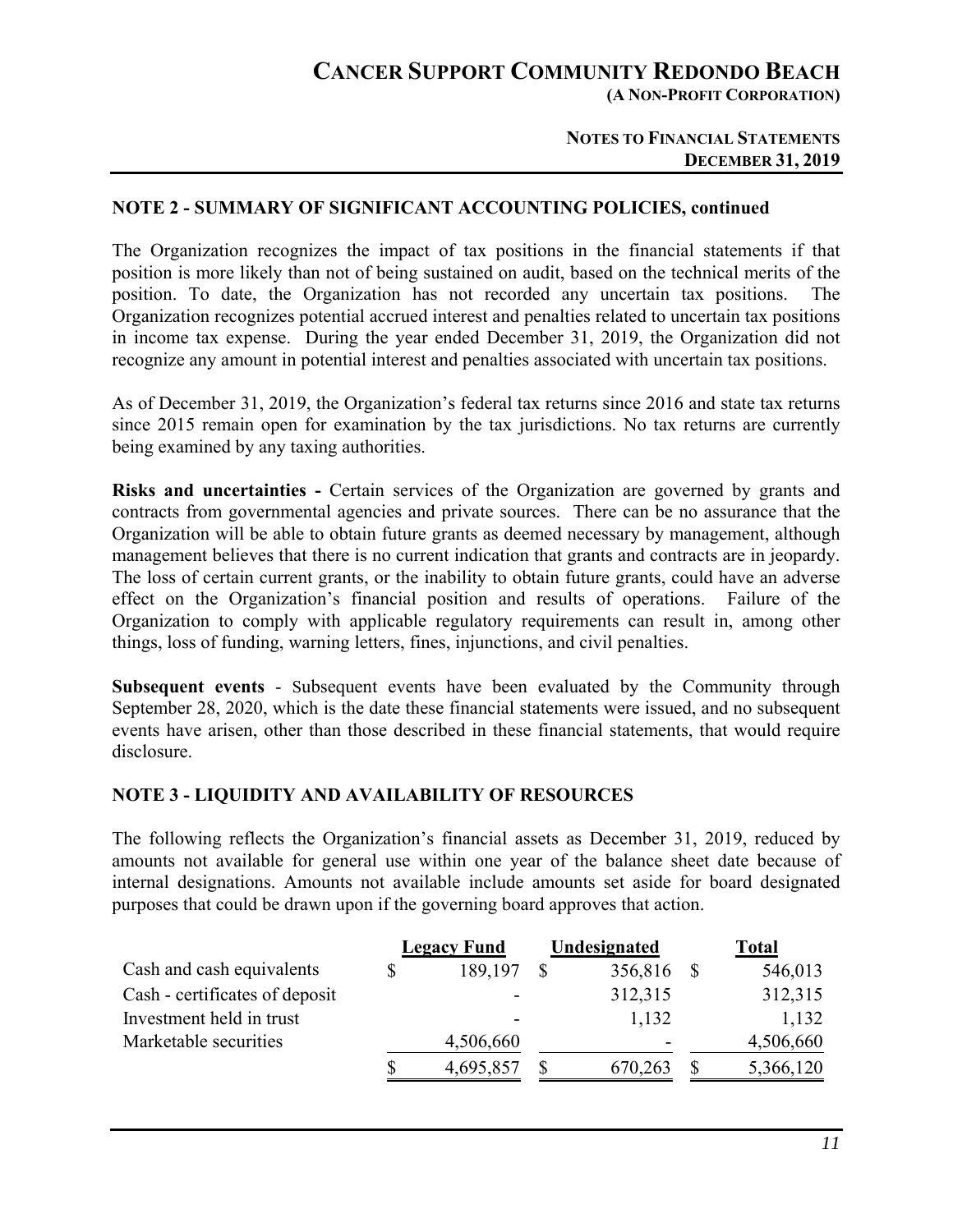**CANCER SUPPORT COMMUNITY REDONDO BEACH (A NON-PROFIT CORPORATION)** 

> **NOTES TO FINANCIAL STATEMENTS DECEMBER 31, 2019**

#### **NOTE 3 - LIQUIDITY AND AVAILABILITY OF RESOURCES**

The Organization's goal is to maintain financial assets on hand to meet at least six months of normal operating expenses which, on average, totals approximately \$90,000 per month given full programmatic expenditures.

**Subsequent event** - During March 2020 the World Health Organization declared the spread of Coronavirus disease, or COVID-19, a worldwide pandemic. The COVID-19 pandemic is having significant effects on global markets, supply chains, businesses, and communities. The Community has adapted to government-imposed social distancing restrictions by offering its program through a safe, virtual environment. However, the restrictions are negatively impacting the Community's 2020 special events fundraising. The duration of these uncertainties and the ultimate financial effects cannot be reasonably estimated at this time.

Management believes the Company is taking appropriate actions to mitigate the potential negative financial impact, including participation in the Paycheck Protection Program funded by the U.S Small Business Administration. Through the program in April 2020, the Organization secured a \$147,000 loan payable over two years bearing interest at 1% annually. Under certain circumstances the loan is forgivable, although the amount of forgiveness is uncertain.

#### **NOTE 4 - FAIR VALUE OF LEGACY FUND AND OTHER INVESTMENTS**

The following is a description of the valuation methodologies used for the investments measured at fair value, including the general classification of such instruments pursuant to the valuation hierarchy.

**Legacy Fund** - During November 2015 an individual bequeathed a \$4 million unrestricted planned gift to the Community. The gift has been segregated as a board-designated asset to ensure the long-term funding of the Community's operations. The Organization invests the Legacy Fund in marketable securities with an overall objective of long-term growth and income. Interest and dividends are available for current operations, while realized and unrealized gains and losses on investments are non-operating revenues. Any draws from the Legacy Fund must be approved by the Board of Directors.

Legacy Fund investments include cash and cash equivalents, equity funds, exchange traded funds, bond funds, and corporate bonds. All Legacy Fund assets were categorized as Level 1 as of December 31, 2019.

**Certificates of deposit** - Certificates of deposit (CDs) are a time deposit. CDs are similar to savings accounts in that they are insured and thus virtually risk free (Level 1).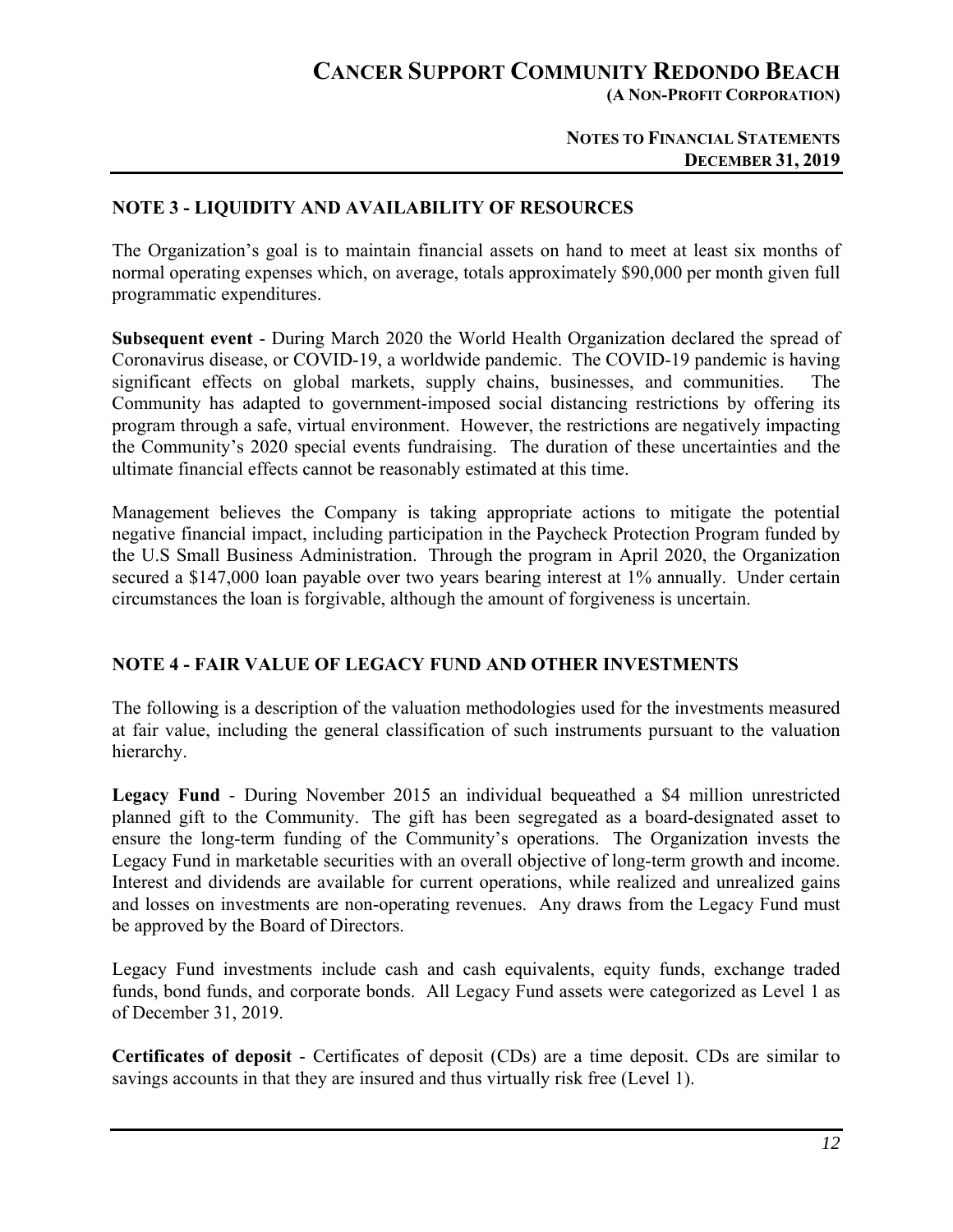**(A NON-PROFIT CORPORATION)** 

#### **NOTES TO FINANCIAL STATEMENTS DECEMBER 31, 2019**

#### **NOTE 4 - FAIR VALUE OF LEGACY FUND AND OTHER INVESTMENTS, continued**

**Investment held in trust** - The Community has an investment in an investment pool held by The California Community Foundation which is composed of various marketable securities. The Community does not have authority to choose what investments are purchased and held but can withdrawal its share at any time with notice. Unrealized gains and losses are recorded as income in the year in which they occur. The investment held in trust is categorized as Level 3 as of December 31, 2019.

The preceding method described may produce a fair value calculation that may not be indicative of net realizable value or reflective of future values. Furthermore, although the Community believes its valuation methods are appropriate and consistent with other market participants, the use of different methodologies or assumptions to determine the fair value of certain financial instruments could result in a different fair value measurement at the reporting date.

All of the Organization's assets measured at fair value on a recurring basis are classified as level 1 within the fair value hierarchy. Asset categories are disaggregated as follows at December 31, 2019:

|                                    |   | Legacy<br><b>Fund</b> | General<br>Fund |
|------------------------------------|---|-----------------------|-----------------|
| Level 1                            |   |                       |                 |
| Cash and cash equivalents          | S | 189,197               |                 |
| Fixed income securities            |   | 469,519               |                 |
| Equities and exchange traded funds |   | 4,037,141             |                 |
| Certificates of deposit            |   |                       | 312,315         |
| Level 3                            |   |                       |                 |
| Investment held in trust           |   |                       | 1,132           |
|                                    |   | 4,695,857             | 313,447         |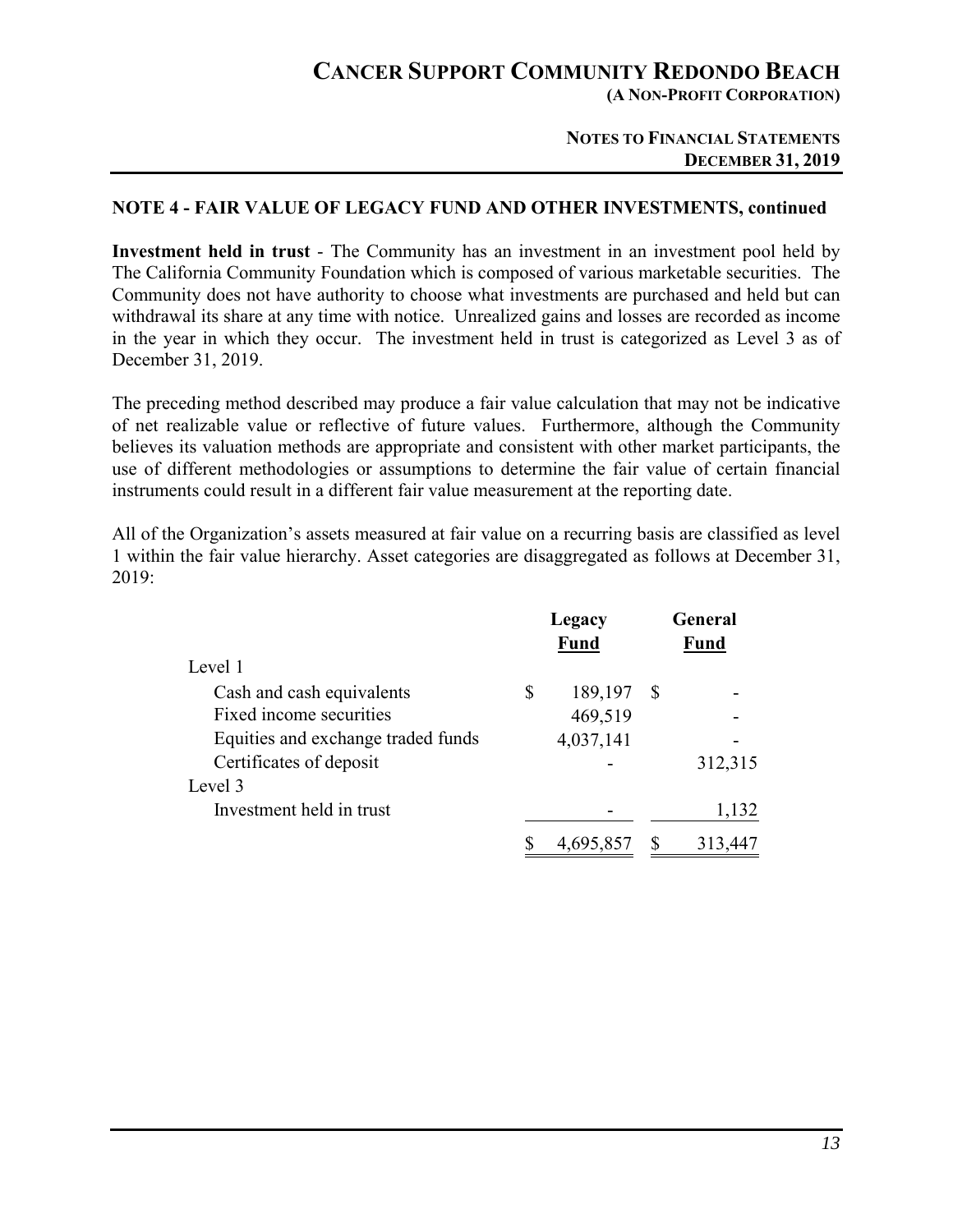**(A NON-PROFIT CORPORATION)** 

#### **NOTES TO FINANCIAL STATEMENTS DECEMBER 31, 2019**

#### **NOTE 4 - FAIR VALUE OF LEGACY FUND AND OTHER INVESTMENTS, continued**

The following table sets forth a summary of changes in the fair value of the Community's assets during the year ended December 31, 2019:

|                                | Legacy<br><b>Fund</b> |           |              | <b>Certificates</b> |               | <b>Investment</b> |
|--------------------------------|-----------------------|-----------|--------------|---------------------|---------------|-------------------|
|                                |                       |           | of deposit   |                     | held-in-trust |                   |
| Beginning value of investments |                       | 4,043,627 | <sup>S</sup> | 307,569             | \$            | 21,143            |
| Purchases                      |                       | 741,725   |              |                     |               |                   |
| Sales                          |                       | (744,060) |              |                     |               | (22,000)          |
| Dividends and interest         |                       | 156,507   |              | 4,746               |               | 181               |
| Investment fees                |                       | (23, 852) |              |                     |               | (74)              |
| <b>Realized losses</b>         |                       | (15,595)  |              |                     |               |                   |
| Unrealized gains               |                       | 537,505   |              |                     |               | 1,882             |
|                                |                       | 4,695,857 |              | 312,315             |               | 1,132             |

#### **NOTE 5 - PROPERTY AND EQUIPMENT**

Property and equipment at December 31, 2019 consists of:

| Leasehold improvements                          | 36,535   |
|-------------------------------------------------|----------|
| Furniture and office equipment                  | 64,470   |
|                                                 | 101,005  |
| Less: accumulated depreciation and amortization | (43,315) |
|                                                 | 57,690   |

#### **NOTE 6 - FACILITY LEASE**

The Community maintained an operating lease for its Redondo Beach Offices and programs that expired in January 2018. The Community continues to lease the offices under a month-to-month arrangement requiring monthly payments of \$8,223. Management is currently negotiating a long-term lease with the landlord.